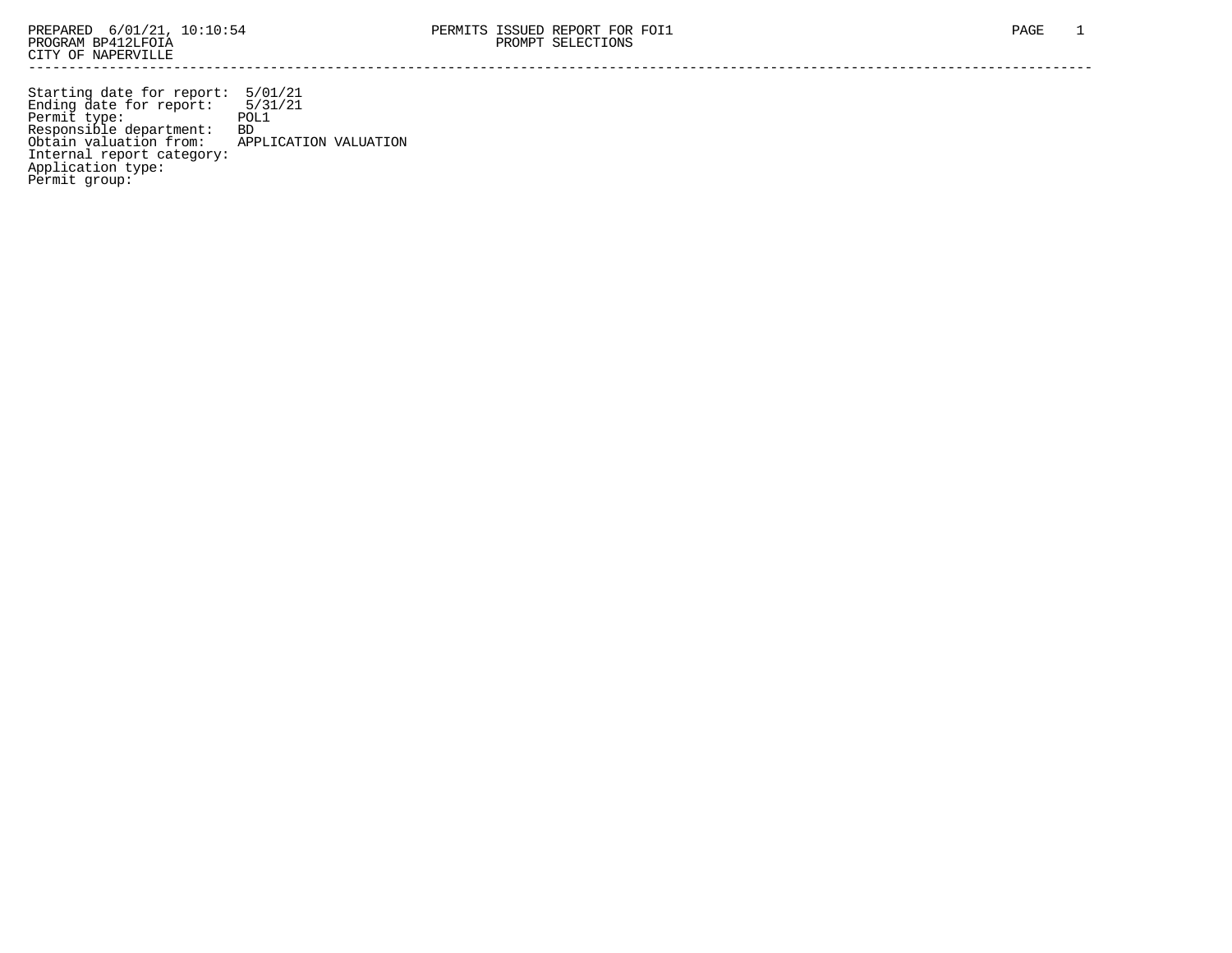## PREPARED 6/01/21, 10:10:54 PERMITS ISSUED REPORT PAGE 1<br>PROGRAM BP412LFOI1 PROGRAM PROGRAM BP412LFOI1 PROGRAM BP412LFOI1 5/01/21 THRU 5/31/21 CITY OF NAPERVILLE **Example 20** CITY OF NAPERVILLE PERMIT TYPE - POL1 POOL IN GROUND OBTAINED VALUATION FROM APPLICATION VALUATION

| APPLICATION APPLICATION TYPE AND DESCRIPTION<br>DATE<br>VALUATION                                                                                                                                                                                                                                                                                                                                                                                                           | Parcel Number<br>Alternate ID Code<br>---------- | PROPERTY OWNER/<br>CONTRACTOR                       |
|-----------------------------------------------------------------------------------------------------------------------------------------------------------------------------------------------------------------------------------------------------------------------------------------------------------------------------------------------------------------------------------------------------------------------------------------------------------------------------|--------------------------------------------------|-----------------------------------------------------|
| 21-00000090 POOL POOL ABOVE/INGROUND RESIDENTIAL                                                                                                                                                                                                                                                                                                                                                                                                                            | 3923 LITTLESTONE CR                              |                                                     |
|                                                                                                                                                                                                                                                                                                                                                                                                                                                                             | W-01163070010000N1393-257 AQUA POOLS INC         |                                                     |
| STRUCTURE - 000 000 INGROUND POOL<br>PERMIT TYPE - POL1 00 POOL IN GROUND                                                                                                                                                                                                                                                                                                                                                                                                   |                                                  |                                                     |
| 21-00000295 POOL POOL ABOVE/INGROUND RESIDENTIAL                                                                                                                                                                                                                                                                                                                                                                                                                            | 5316 CEDAR DR                                    |                                                     |
| $\begin{array}{cccc}\n-2 & -2 & -2 & -2 \\ \text{Contractor} & +2 & 815-439-2126 & & 560000\n\end{array}$                                                                                                                                                                                                                                                                                                                                                                   | W-01202050140000N1544-271 FOX POOL CHICAGO       |                                                     |
| STRUCTURE - 000 000<br>STRUCTURE - 000 000<br>PERMIT TYPE -       POL1 00 POOL IN GROUND<br>-----------                                                                                                                                                                                                                                                                                                                                                                     |                                                  |                                                     |
| 21-00000788 POOL POOL ABOVE/INGROUND RESIDENTIAL                                                                                                                                                                                                                                                                                                                                                                                                                            | 807 HEATHERFIELD CR                              |                                                     |
| ----------- 3/16/21 \$70000<br>Contractor #: 630-918-7665                                                                                                                                                                                                                                                                                                                                                                                                                   |                                                  | D-08293030240000N1738-147 SUNCO POOLS INC/OSWEGO    |
| STRUCTURE - 000 000 INGROUND POOL<br>PERMIT TYPE - POL1 00 POOL IN GROUND                                                                                                                                                                                                                                                                                                                                                                                                   |                                                  |                                                     |
| 21-00001001 POOL POOL ABOVE/INGROUND RESIDENTIAL                                                                                                                                                                                                                                                                                                                                                                                                                            | 1035 E HILLSIDE RD                               |                                                     |
| ----------- 3/26/21 \$62700<br>Contractor #: 815-476-2975                                                                                                                                                                                                                                                                                                                                                                                                                   |                                                  | D-08192130220000N446 -101 DESROCHERS BACKYARD POOLS |
| $\begin{minipage}{0.9\linewidth} \texttt{STRUCTURE} = 000 000 \texttt{INGROUND POOL} \end{minipage}$<br>PERMIT TYPE - POL1 00 POOL IN GROUND                                                                                                                                                                                                                                                                                                                                |                                                  | JRS ELECTRIC INC                                    |
| 21-00001452 POOL POOL ABOVE/INGROUND RESIDENTIAL                                                                                                                                                                                                                                                                                                                                                                                                                            | 5720 ROSINWEED LN                                |                                                     |
| $\frac{1}{2}$ $\frac{1}{2}$ $\frac{1}{20}$ $\frac{4}{20/21}$ $\frac{551000}{201}$<br>Contractor #: 708-301-9400                                                                                                                                                                                                                                                                                                                                                             | W-01224080160000N1448-290 AOUA POOLS INC         |                                                     |
| $\begin{array}{cccccc} \texttt{STRUCTURE} & - & 000 & 000 & \texttt{INGROWND} & \texttt{POOL/FENCE/PATHO} & & & & & \\ \texttt{PERMIT TYPE} & - & \texttt{POLI} & 00 & \texttt{POOL IN GROWID} & & & & & \\ \end{array} \qquad \begin{array}{cccccc} \texttt{ISSUE} & \texttt{DATE} & & & & & \\ \texttt{S/J8/21} & & & & & & \\ \texttt{S/J8/21} & & & & & & \end{array} \qquad \begin{array}{cccccc} \texttt{SUE} & \texttt{DATE} & & & & \\ \texttt{SUE} & \texttt{DATE$ |                                                  |                                                     |
| TOTAL PERMITS ISSUED 5 TOTAL PERMITS HELD<br>TOTAL APPLICATION VALUATION<br>297,200                                                                                                                                                                                                                                                                                                                                                                                         | $\Omega$                                         |                                                     |